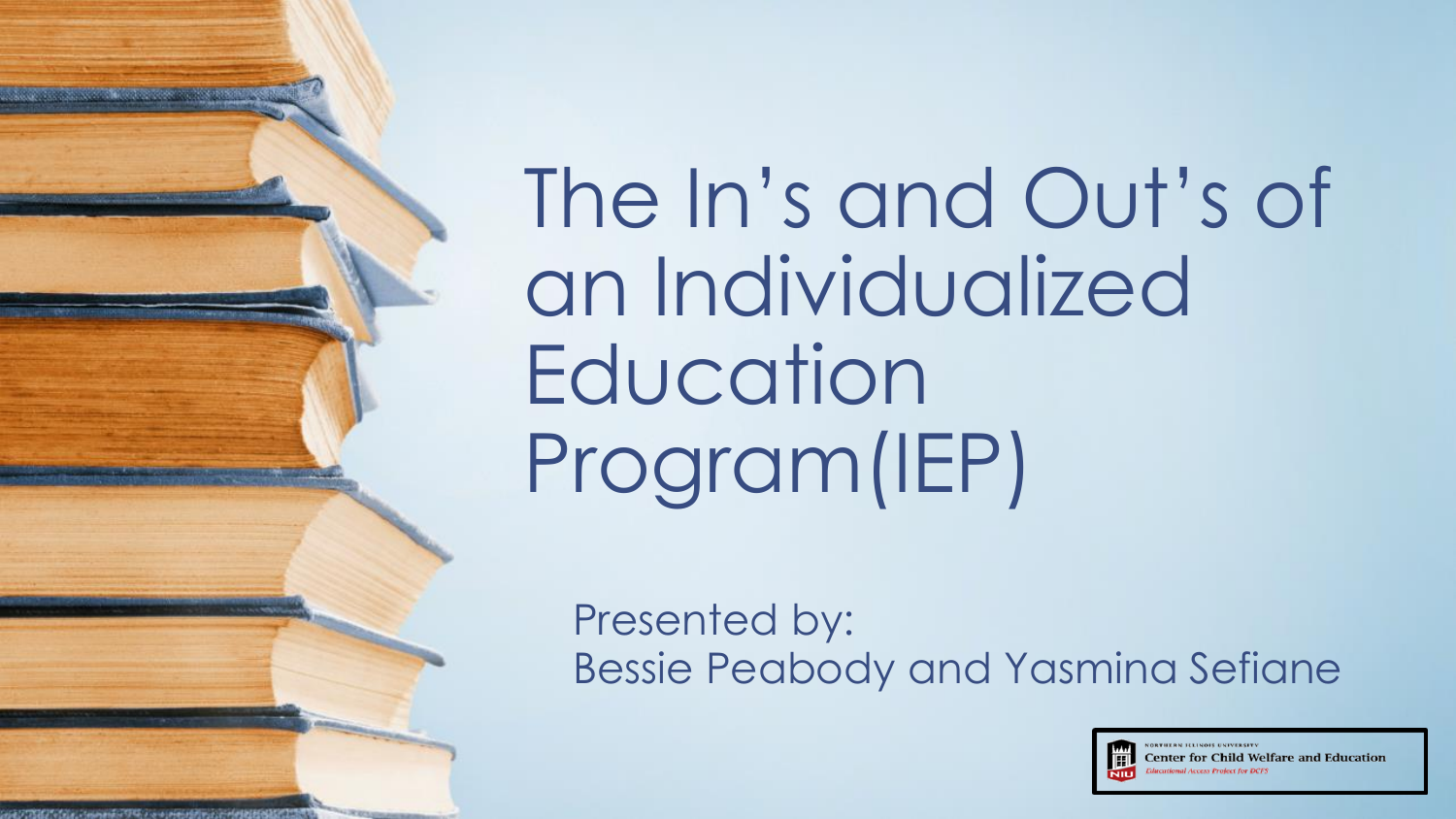## **Training Overview**

- Public Education Right
- Purpose of an IEP
- What is an IEP?
- IEP Team
- Eligibility
- Contents of an IEP



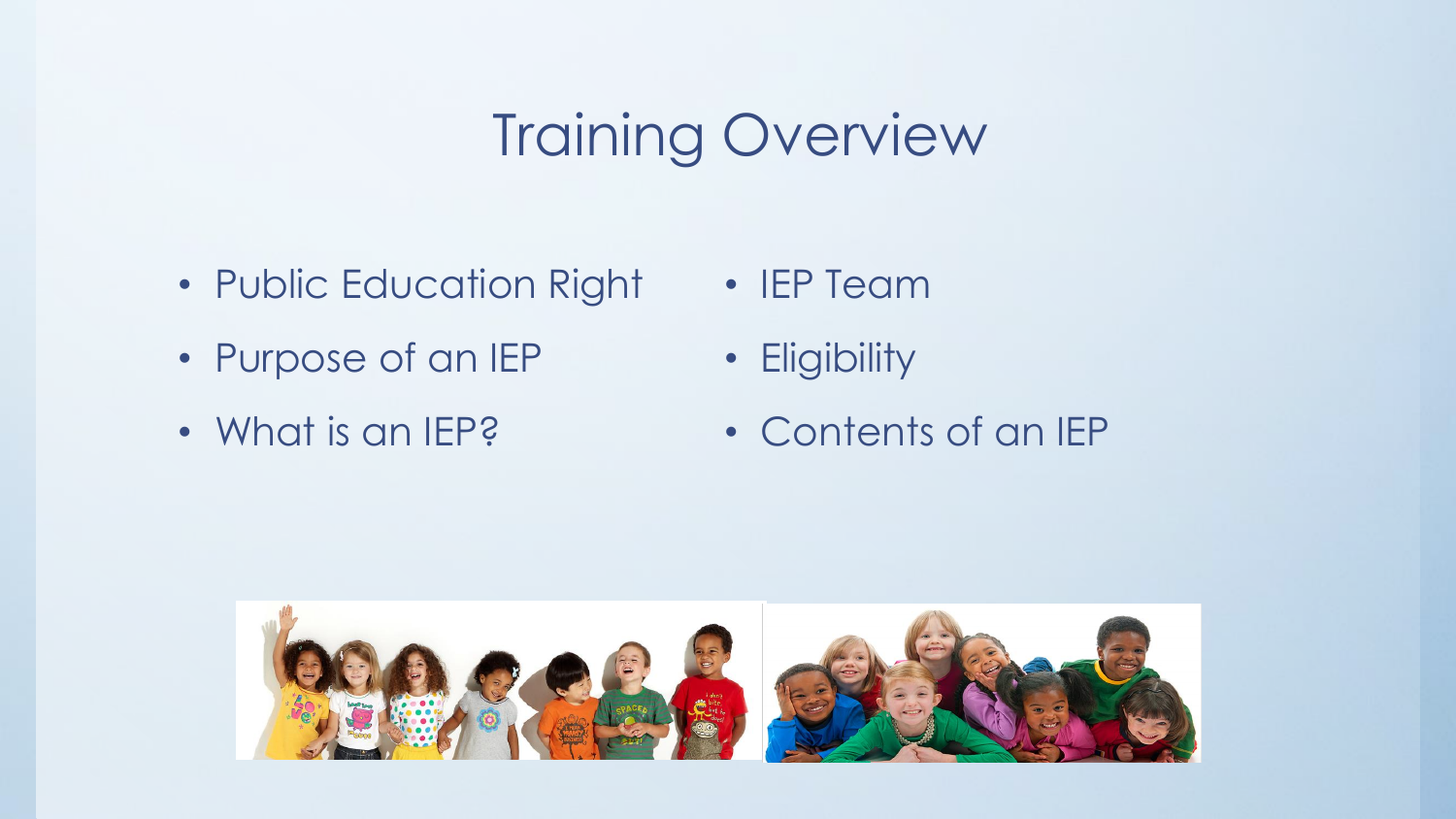## Right of Children with Disabilities to an Education

The Federal law gives children with disabilities in the US from birth to age 21 the right to a Free Appropriate Public Education (FAPE) guaranteed by the Individuals with Disabilities Act (IDEA) and the Rehabilitation Act of 1973 under Section 504. (Section 504).

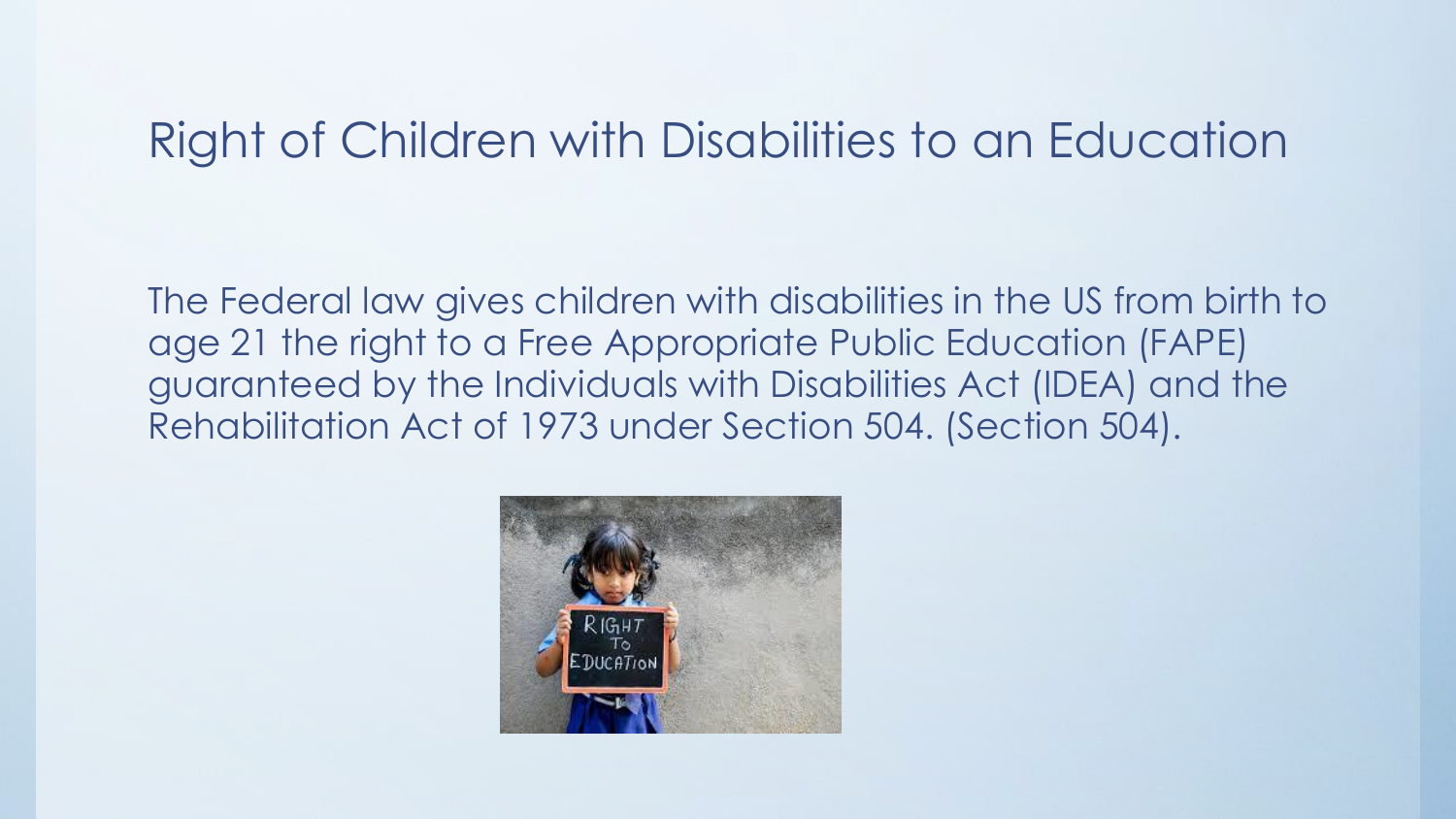# IDEA and Section 504

### Services under IDEA

- •Ensures special education and related services to children with disabilities that meet their individual needs.
- •Governs how states and public agencies provide early intervention and special education services.

### Services under 504

- •Prohibits discrimination based on disability under any program or activity receiving federal funds.
- •Requires students with a qualified disability be provided aids, benefits or services that are as effective as those provided persons who are non disabled.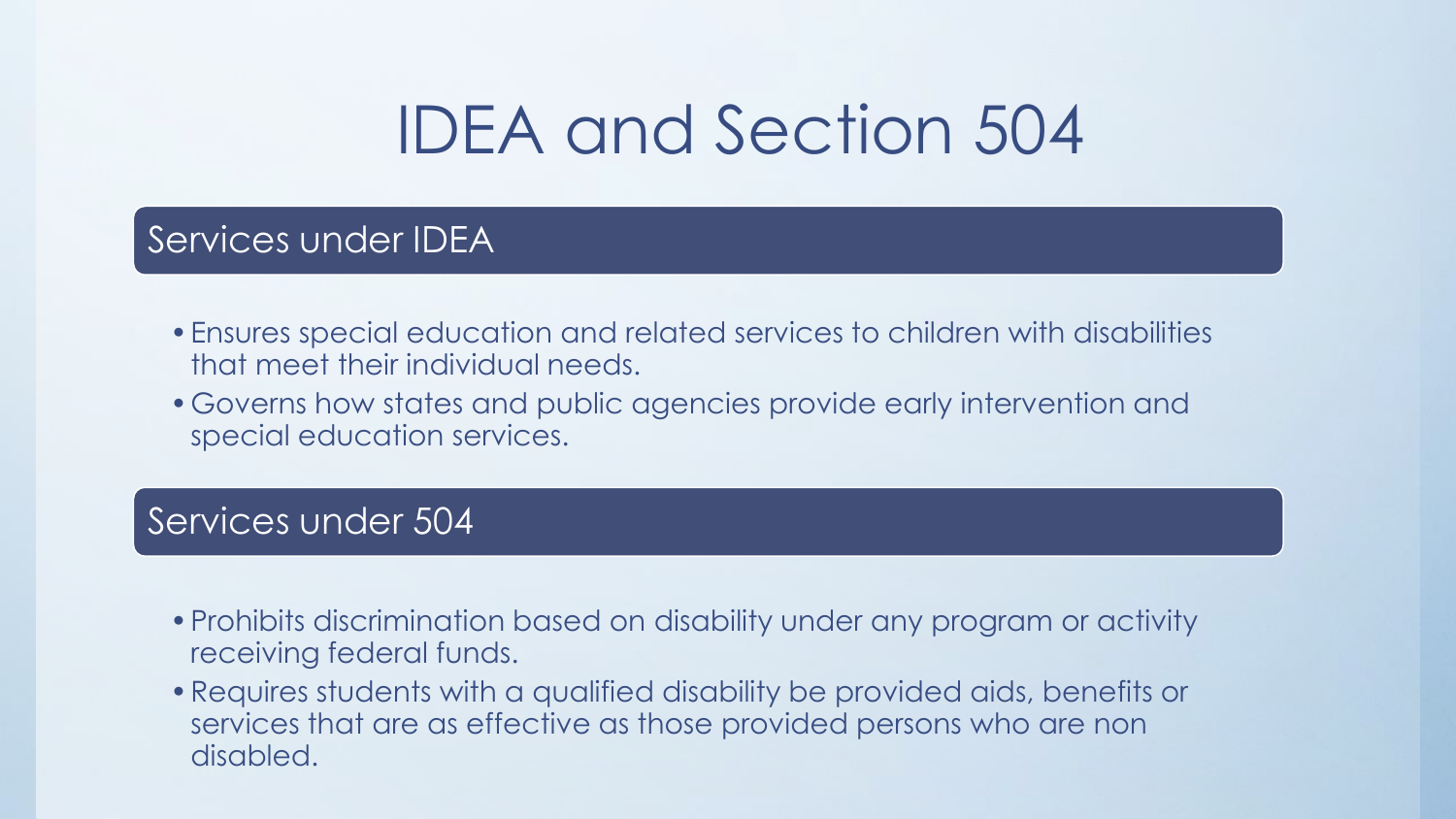# IDEA

### **Part C of IDEA-Early Intervention for infants-3yrs**

- Early intervention is a system of services that helps infants an toddlers with developmental delays or disabilities
	- Physical
	- Cognitive
	- Communication
	- Social/emotional
	- Self-help

### **Part B of IDEA- Services to school age children from 3-21**

- Foundation with special education and related services is built
- Part B has eight subparts
	- General Provisions
	- State Eligibility
	- LEA Eligibility
	- **Evaluations, Eligibility, IEPs, Placement**
	- Procedural Safeguards
	- Monitoring and Enforcement
	- Use of Funds
	- Preschool Grants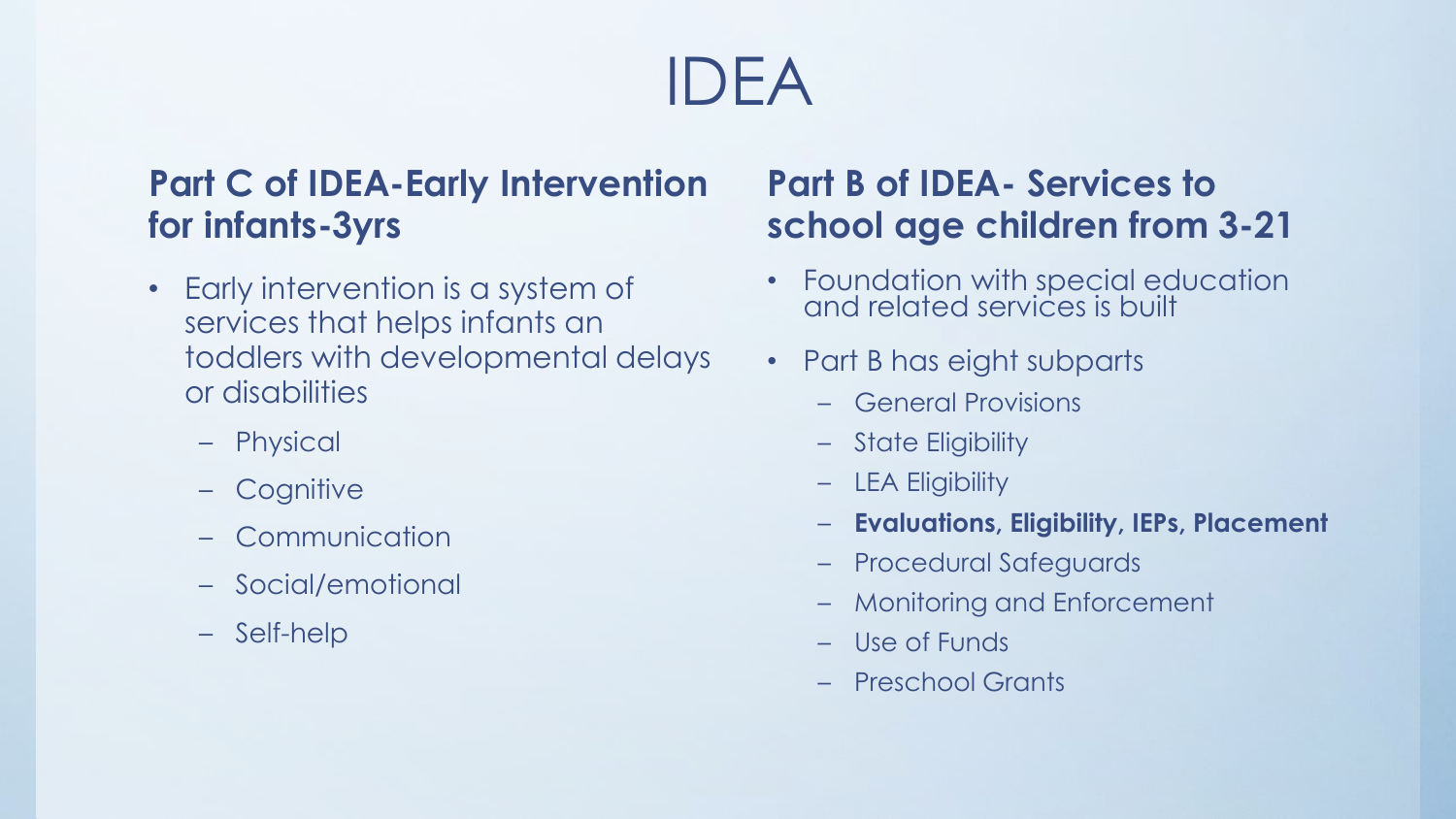# Purpose of an IEP

IDEA states the purpose is "to ensure that all children with disabilities have available to them a free appropriate public education that emphasizes special education and related services designed to meet their unique needs and prepare them for further education, employment, and independent living…" 20 U.S.C 1400(d)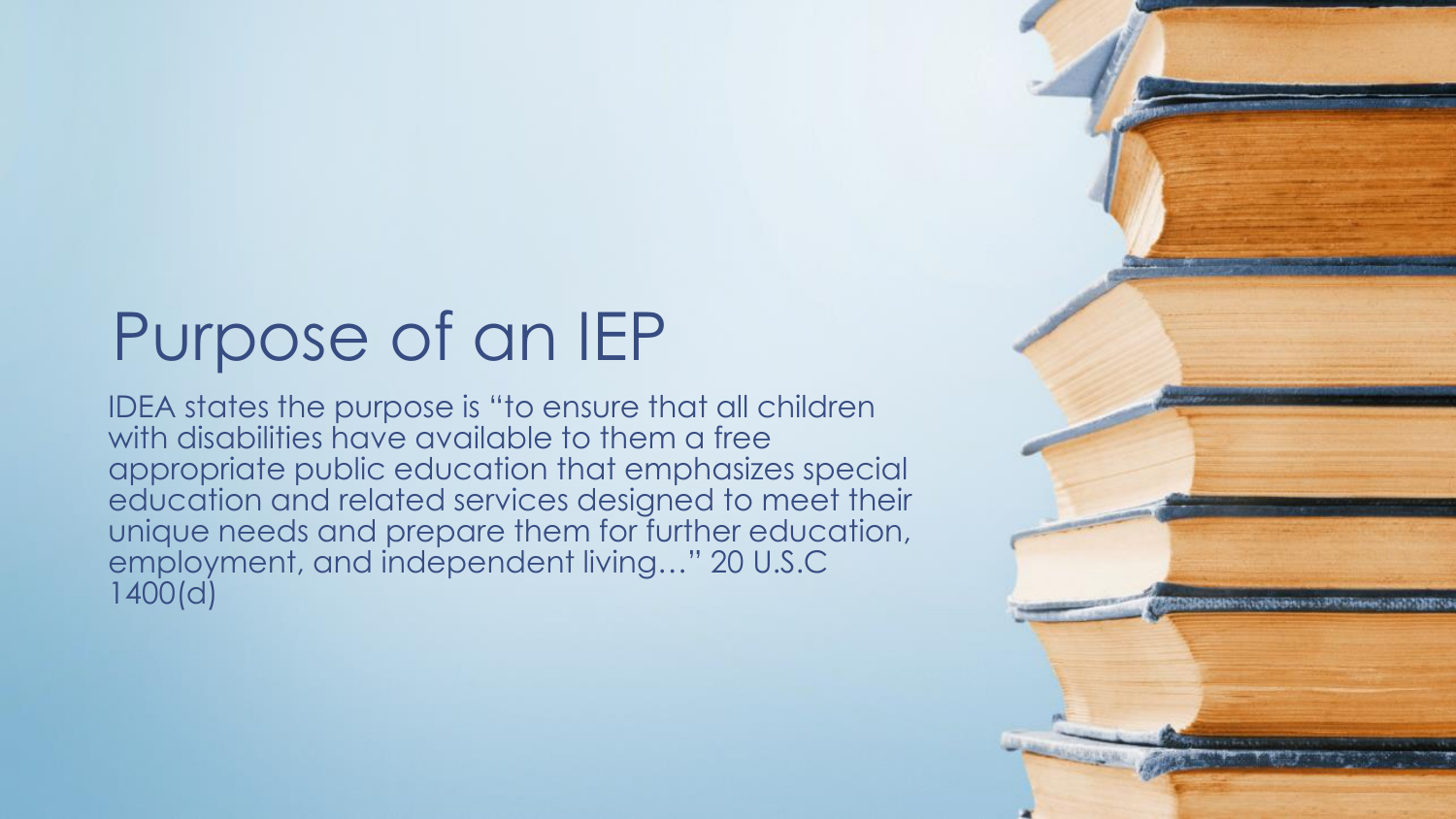# What is an IEP?



IEP is a written document that describes the educational plan for a student with an eligible disability to receive special education and related services that meet the needs of that individual.



A child who receives special education and related services under IDEA must have an IEP which is developed by a team.



The team discusses the student's DISABILITY, WHAT skills that student needs to learn, WHAT will be done in school that year, WHAT are the services and WHO will provide them, and WHERE the learning will take place in the Least Restrictive Environment appropriate to the needs of that student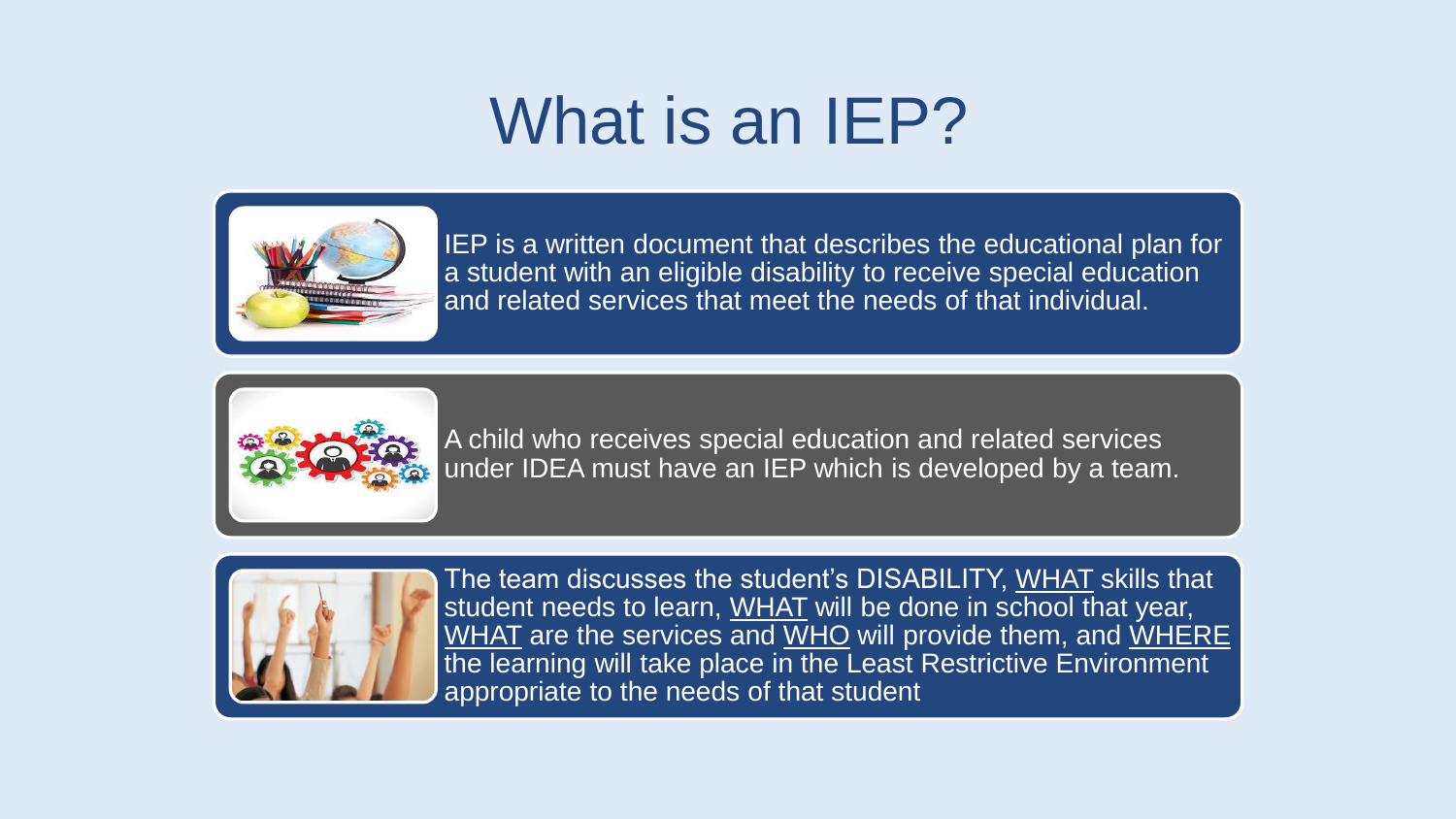#### **Composition of the IEP Team**

The team of professionals, parents, the student (when appropriate) and others involved in a student's IEP

- Student (when appropriate)
- Parent (foster parent, adopted) or educational surrogate
- Caseworker (DCFS Education Procedures 314)
- The regular education teacher
- A special education teacher
- A representative of the local school district
- An individual who can interpret the evaluation results
- At the discretion of the parent(s) or the district, other individuals with knowledge or special expertise regarding the student
- In the case of a student for whom transition services must be planned, a representative of any agency that may be providing or paying transition service's must be 'in attendance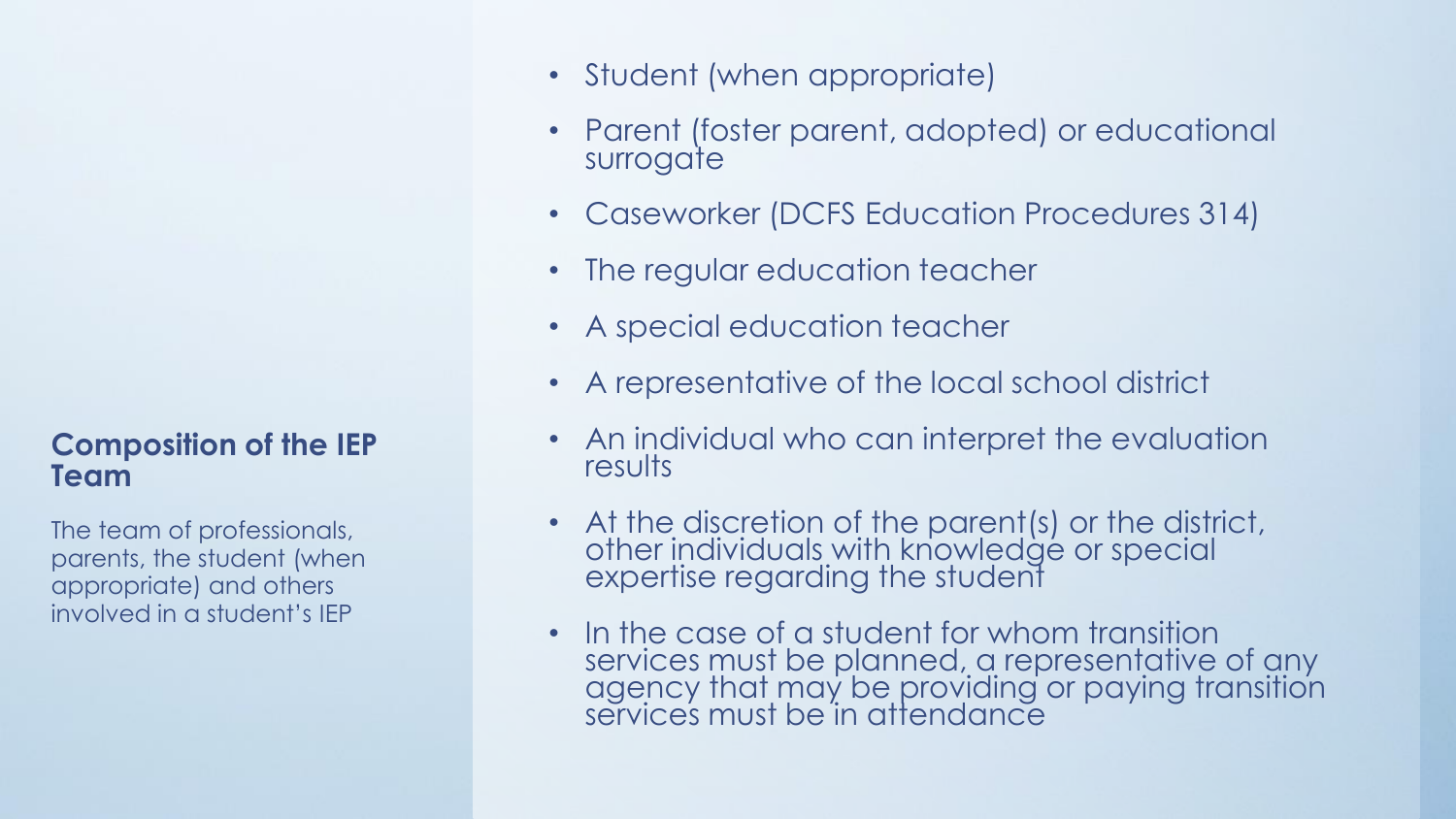# Eligibility Disabilities

- Autism
- Deaf-blindness
- Deafness
- Developmental Delay
- Emotional Disability
- Hearing Impairment
- Intellectual Disability
- Multiple Disabilities
- Orthopedic Impairment
- Other Health Impairment (OHI)
- Specific Learning Disability
- Speech/Language Impairment
- Traumatic Brain Injury
- Visual Impairment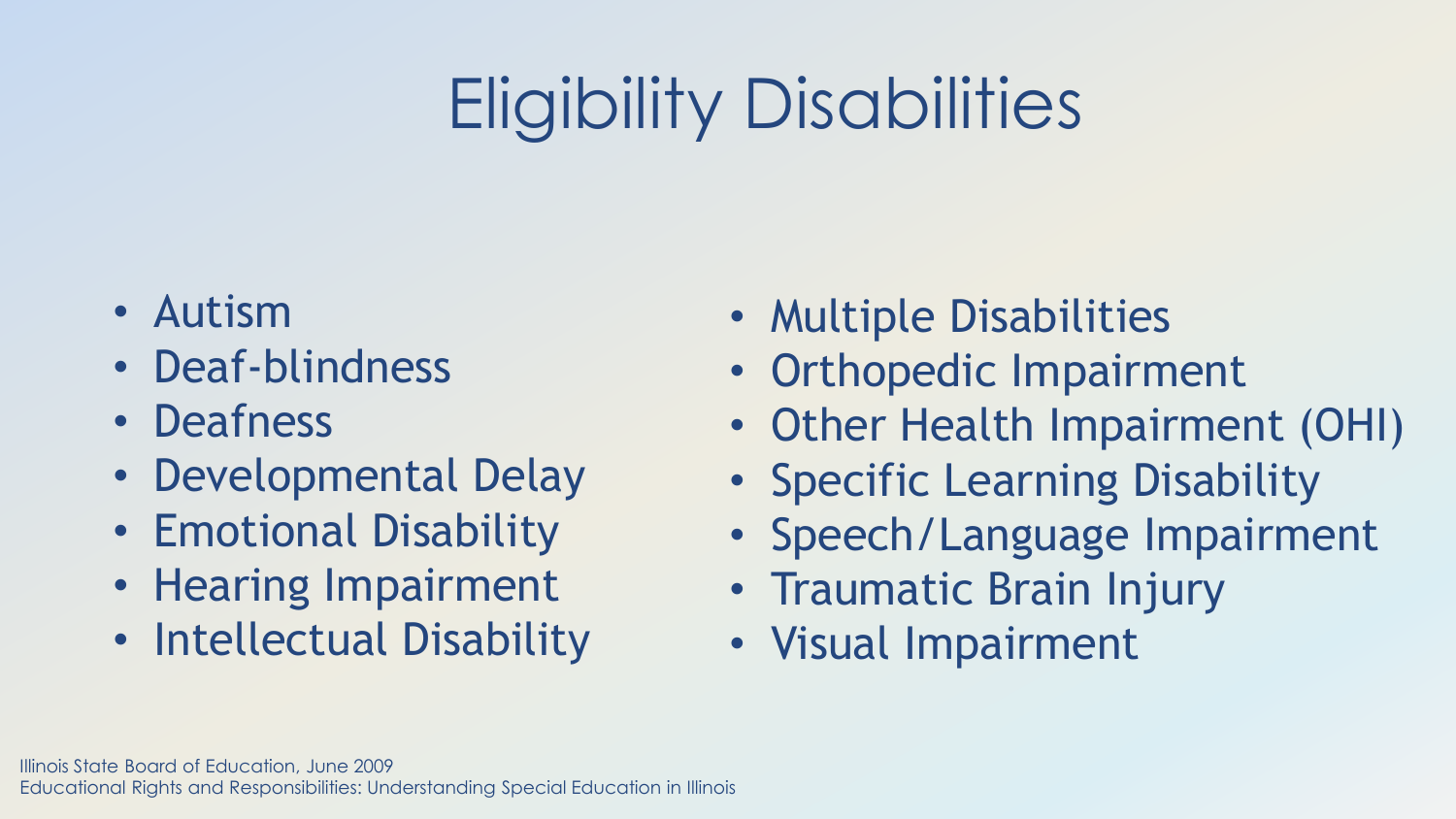

## Did You Know ???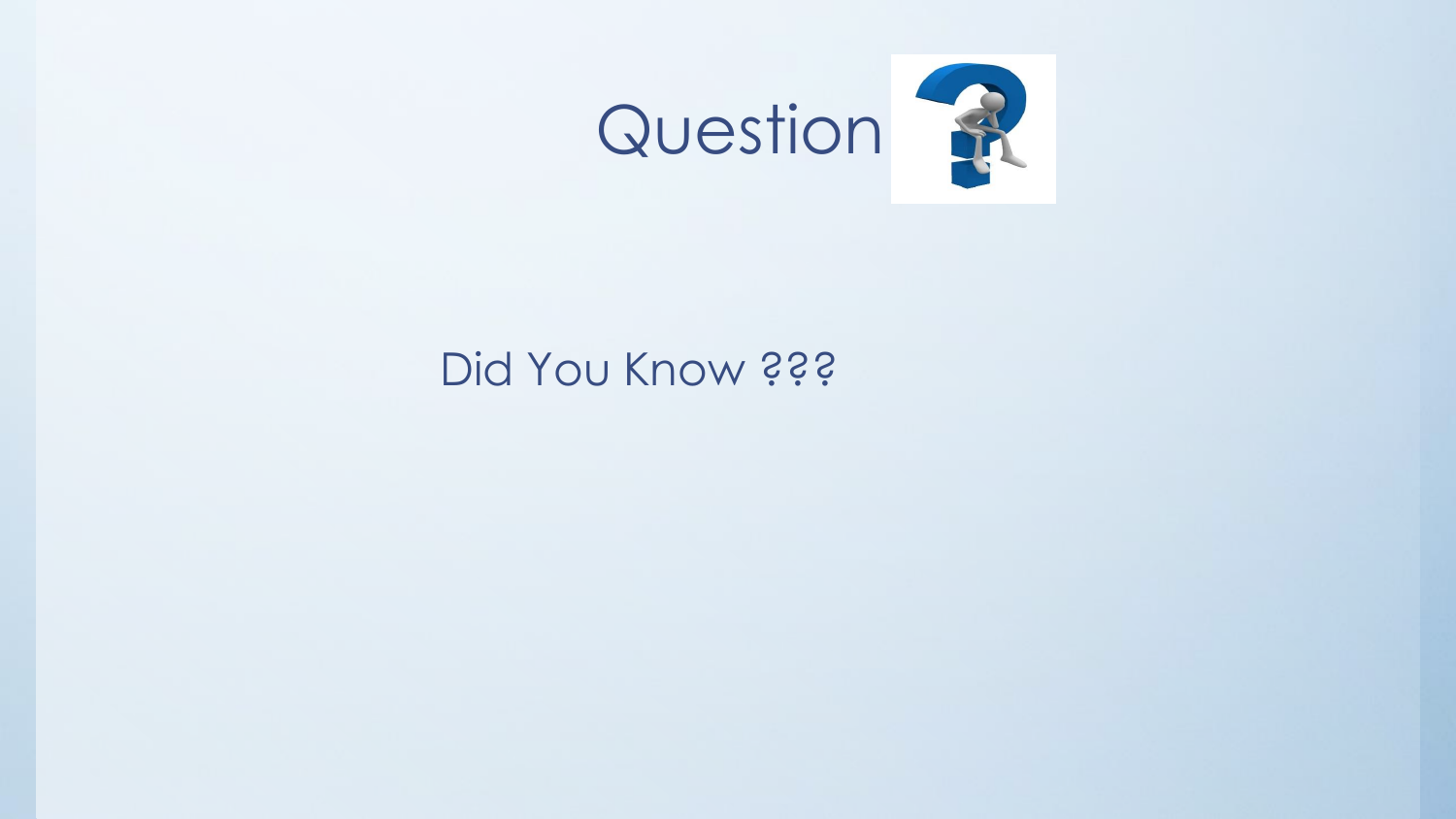## Comparison between Effects of Trauma and Criteria for ED

### **Special Education Eligibility: Emotional Disturbance**

- Inability to learn no explained by health, intellectual, or sensory disability
- Inability to build/maintain relationships
- Inappropriate behavior or feelings under normal circumstances
- Pervasive anxiety or depression
- Physical symptoms or fears

### **Psychological/Neurobiological Diagnosis: Traumatic Stress**

- Rarely attentive state
- Defiant, aggressive, oppositional
- Hyper-arousal
- Internalizing disorders
- Fear, somatic disorders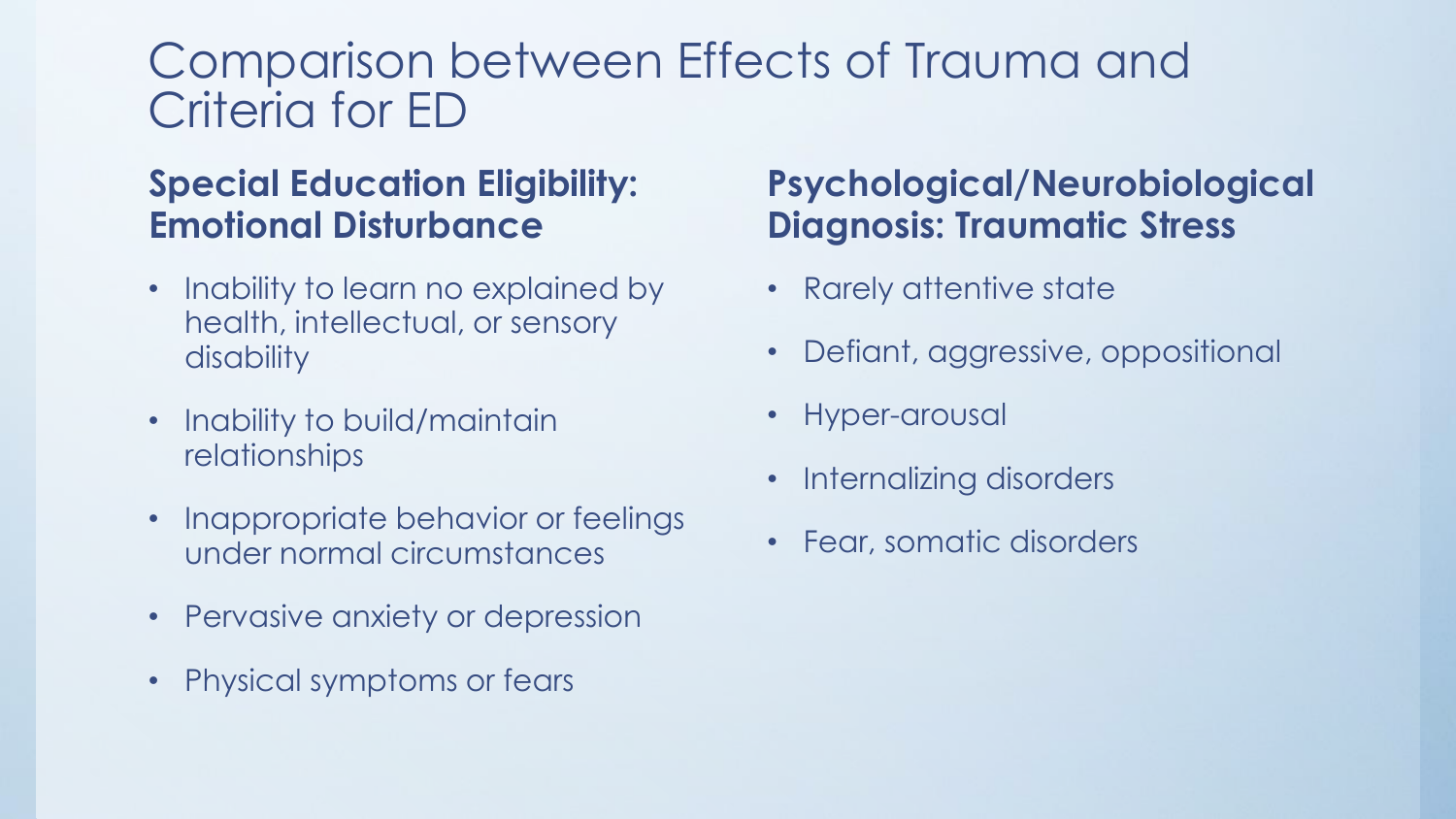## Comparison between Effects of Trauma and Criteria for SLD

### **Special Education Eligibility: Specific Learning Disability**

- Disorder in basic psychological processes involved in understanding/using language
- Spoken or written, may manifest in an imperfect ability to listen
- Think, speak, read, write, spell, or do mathematical calculations.

### **Psychological/Neurobiological Diagnosis: Traumatic Stress**

- Rarely attentive state
- Lack of concentration
- Misperceptions
- Avoidance
- Dissociation
- Repeated intrusive memories
	- (Shumow & Perry, 2006)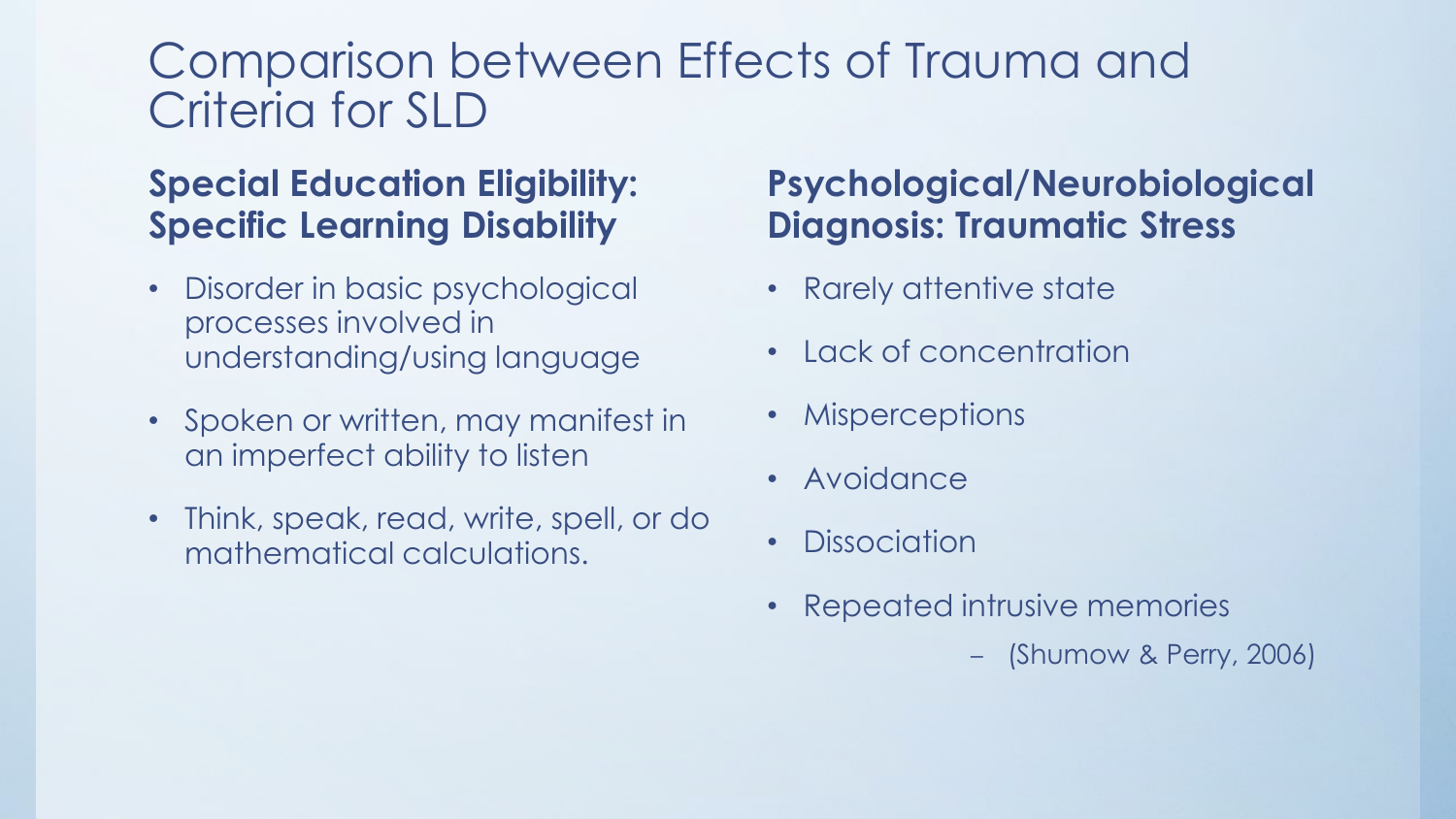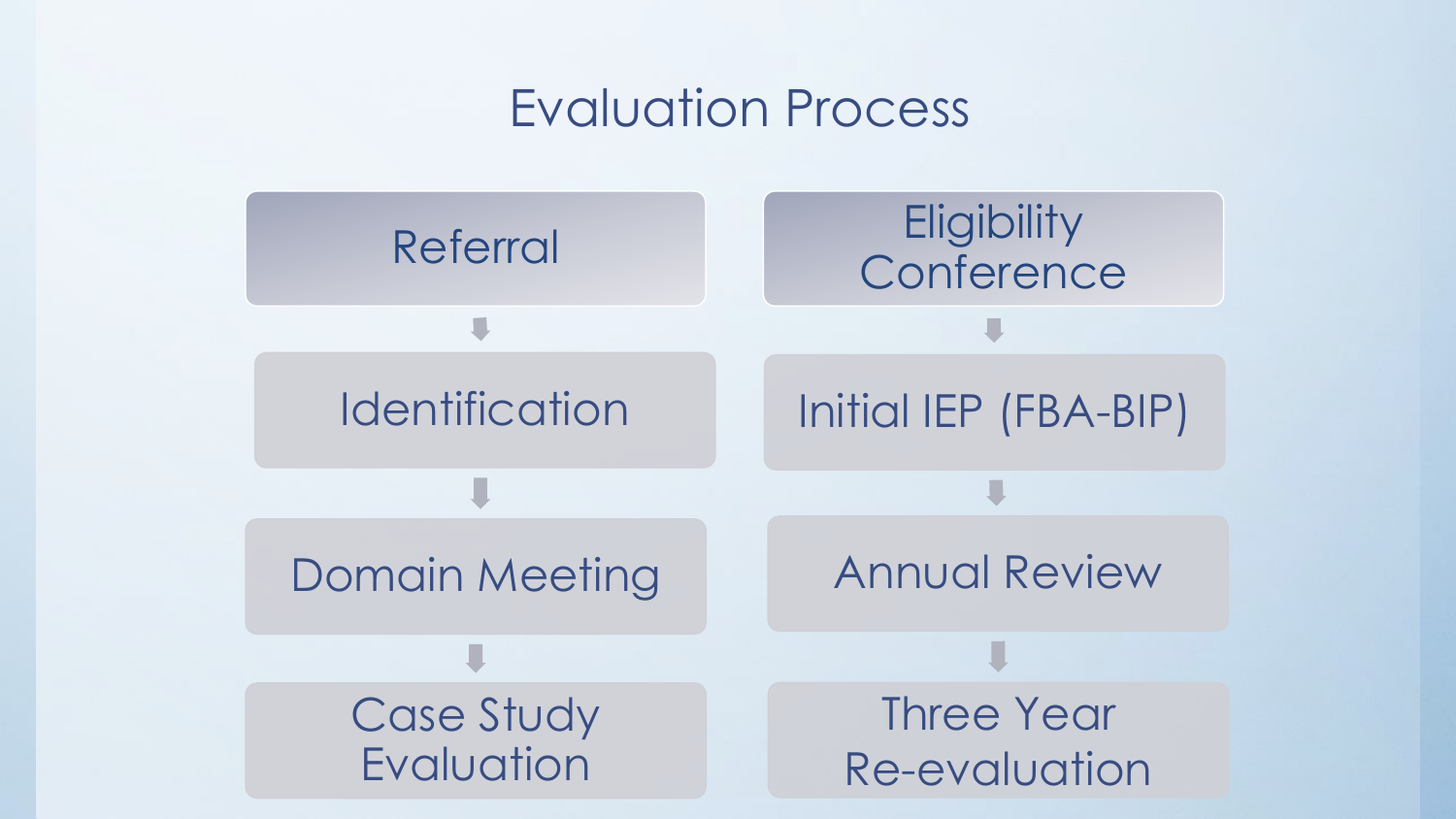### **Contents of an IEP**



- Present academic and functional performance
- Annual goals
- Short-Term objectives
- Related services/Supplementary aids and services
- Program modification or Supports for school personnel
- Extent of participation with nondisabled students
- Accommodations
- Transition planning
- Transportation
- Participation in assessments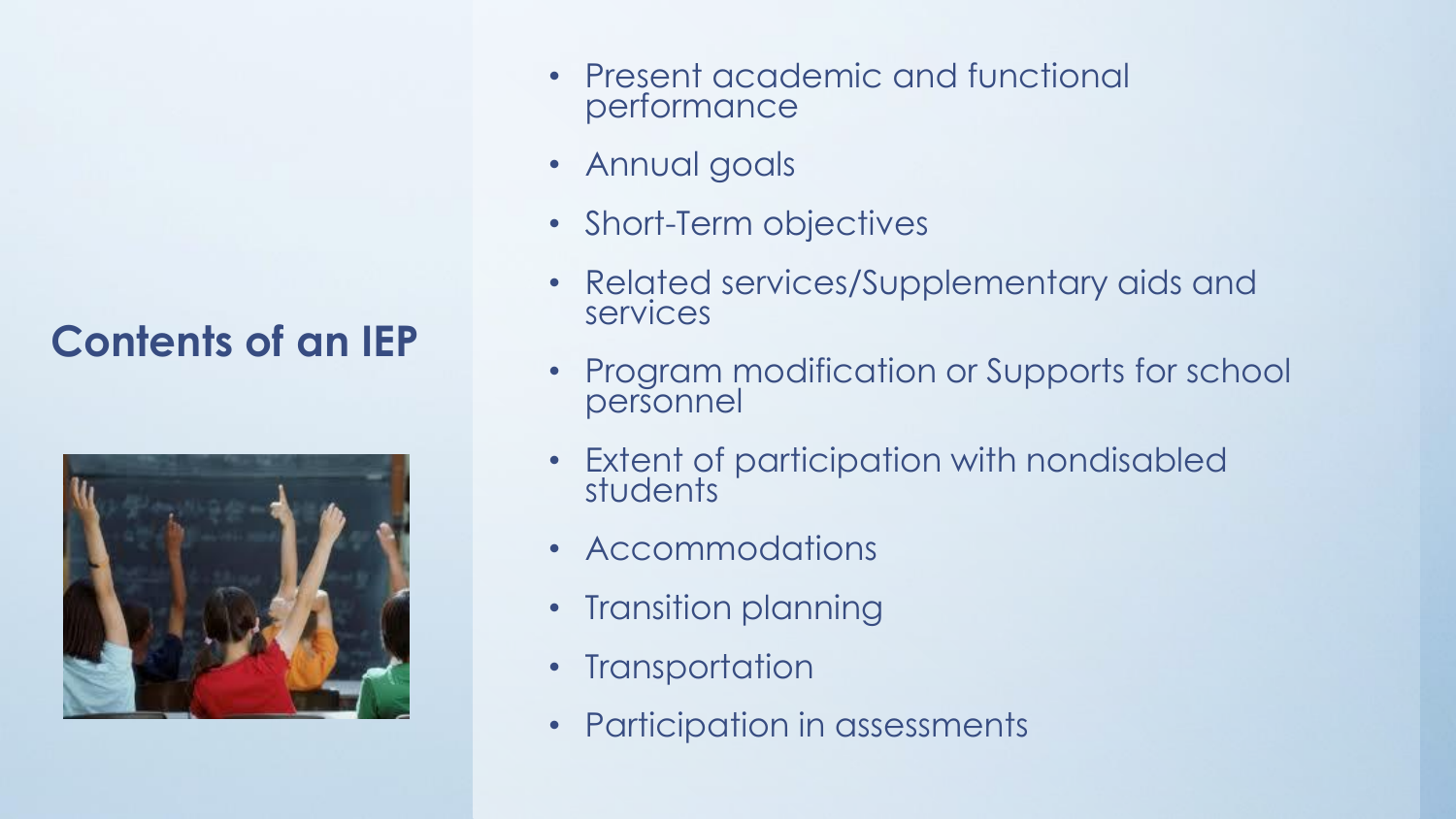## Protection under Section 504

Protects students with disabilities - often those who are not eligible under IDEA, but are determined to:

- •Have a physical or mental impairment that substantially limits one or more major life activities
- •Have a record or such an impairment
- •Regarded as having such an impairment

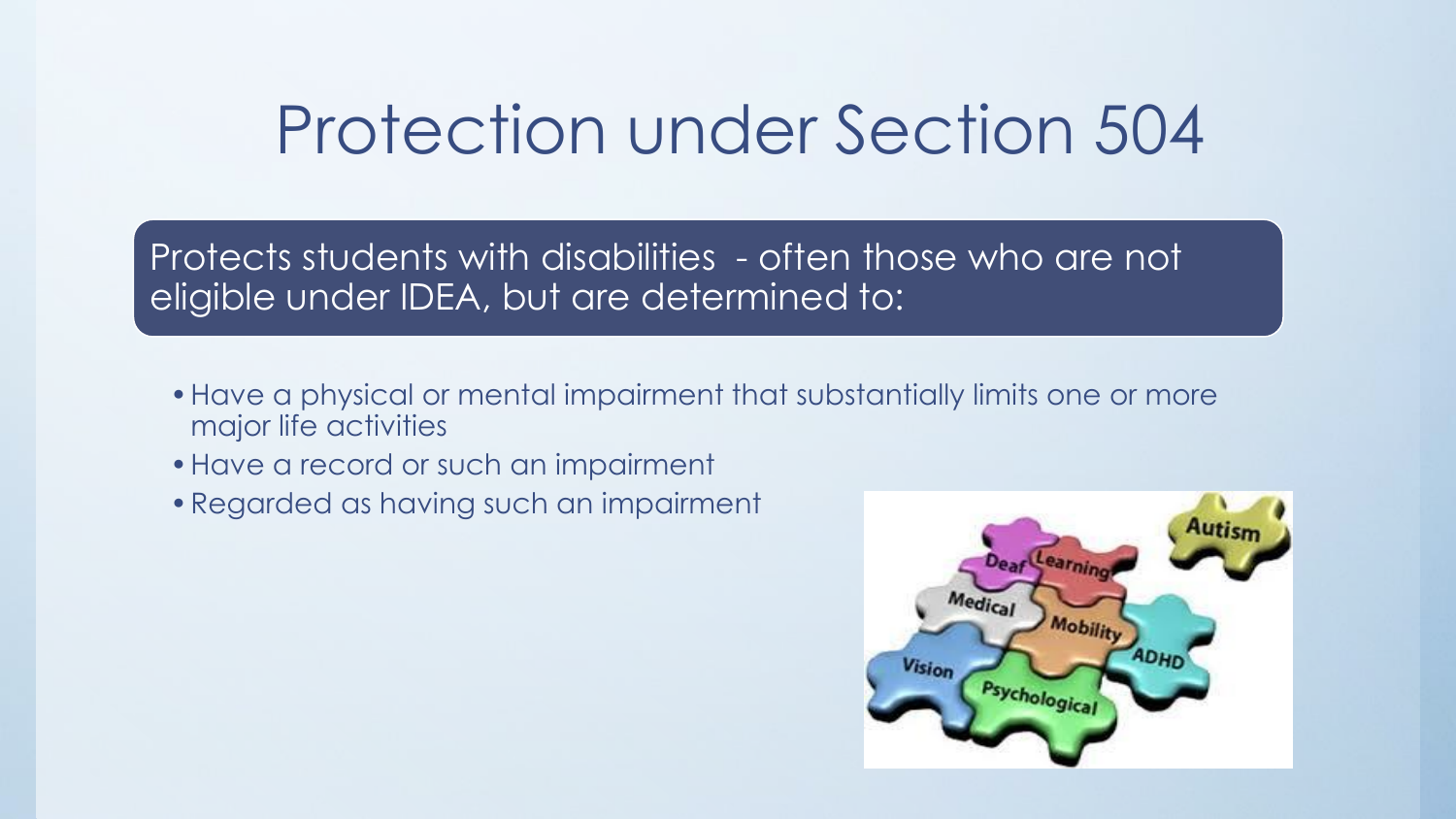

- [Illinois State Board of Education \(ISBE\) http://www.isbe.net/spec](http://www.isbe.net/spec-ed/pdfs/parent_guide_english_pf.pdf)ed/pdfs/parent\_guide\_english\_pf.pdf
- Center For Child Welfare & Education website <http://ccwe.niu.edu/ccwe/resources/index.shtml>

- Determining Eligibility Under Section 504:Fundamentals and New Challenge Areas [http://www.504idea.org/Council\\_Of\\_Educators/Resources\\_files/Moder](http://www.504idea.org/Council_Of_Educators/Resources_files/Modern 504 Eligibility.pdf) n%20504%20Eligibility.pdf
- US Department of Education <http://www2.ed.gov/about/offices/list/ocr/504faq.html>